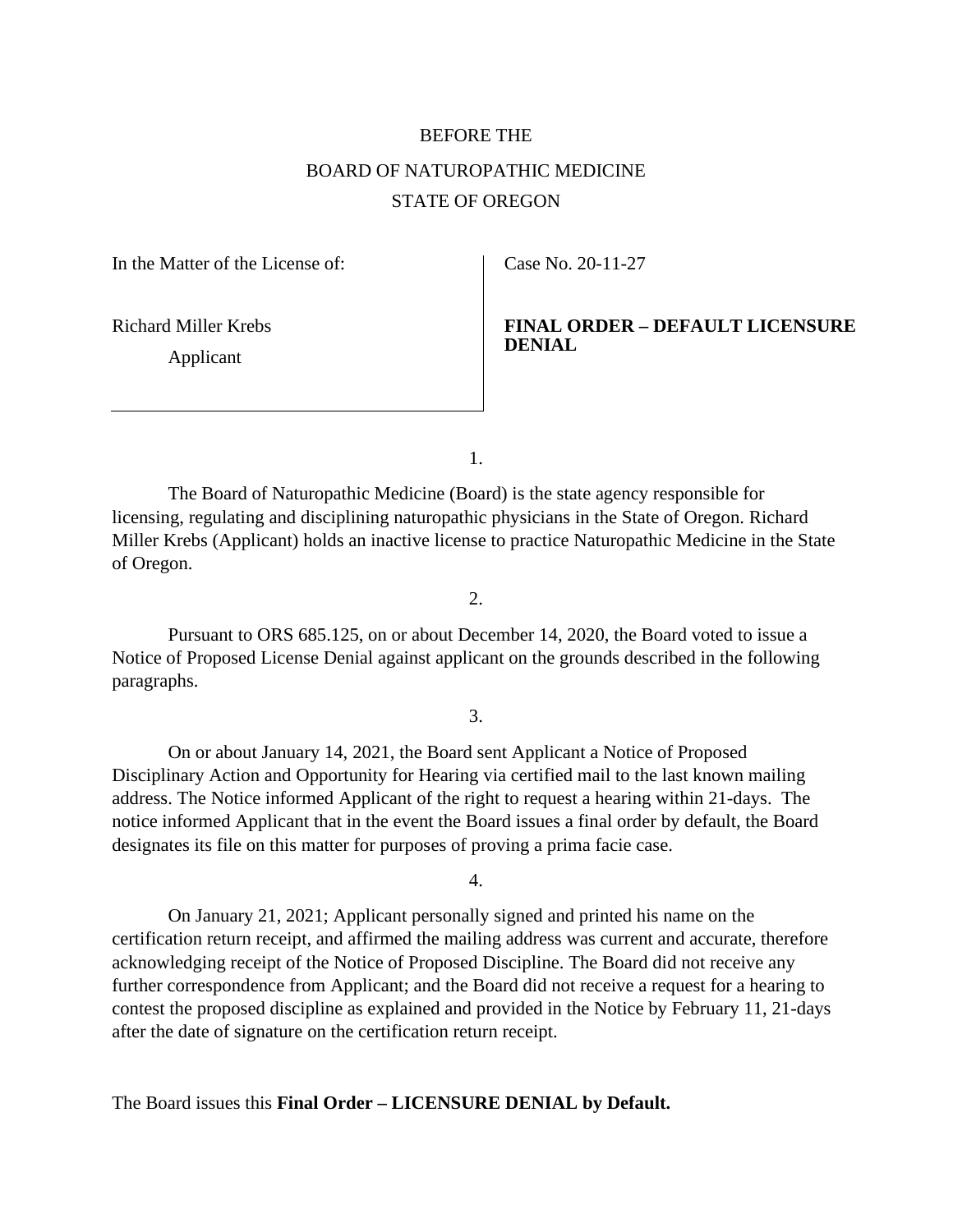**NOW, THEREFORE**, after consideration of the relevant records and files of the Board relating to this matter, the Board enters the following Findings of Fact, Conclusions of Law, and Final Order:

### **Findings of Fact & Conclusions of Law**

#### 5.

Applicant held an active license with the Oregon Board of Naturopathic Medicine from September 28, 2005 through December 31, 2012. Applicant did not renew his license and his status was lapsed from January 1, 2013 through September 10, 2015. Applicant applied for and received an active license on or about September 11, 2015. Applicant held an active license until December 31, 2018. Applicant did not apply for renewal and his license expired January 1, 2019. Applicant applied for and received an inactive license on or about January 1, 2020. Applicant applied for reinstatement of his active license on or about November 10, 2020.

6.

Applicant was a licensed medical doctor with the Oregon Medical Board (OMB) in the State of Oregon from 2012-2020. The OMB opened an investigation of Applicant on or about May 24, 2019. On or about June 4, 2019, August 26, 2019, and October 4, 2019 Applicant was provided notice from the OMB that he was under investigation for issues that included: unreported arrests, diverting medications from patients, and non-compliance with the Health Professional Services Program, including diluting tests, using prosthetic urine delivery device and using MDMA (ecstasy).

7.

As part of the process to renew a license to practice Naturopathic Medicine, all applicants must complete a "Fitness for Licensure" questionnaire.

8.

On or about December 31, 2019, Applicant submitted an application to Board of Naturopathic Medicine to change his licensure status from lapsed to inactive. On the application he was asked the following questions and answered "NO" to these questions:

Since your last renewal, do you have a / have you been the subject of:

\* \* \* \* \*

5. Civil liability, regulatory violation for involving dishonesty, false statement, fraud or intentional misrepresentation.

6. Criminal conviction, civil liability, regulatory violation for unethical or unprofessional conduct.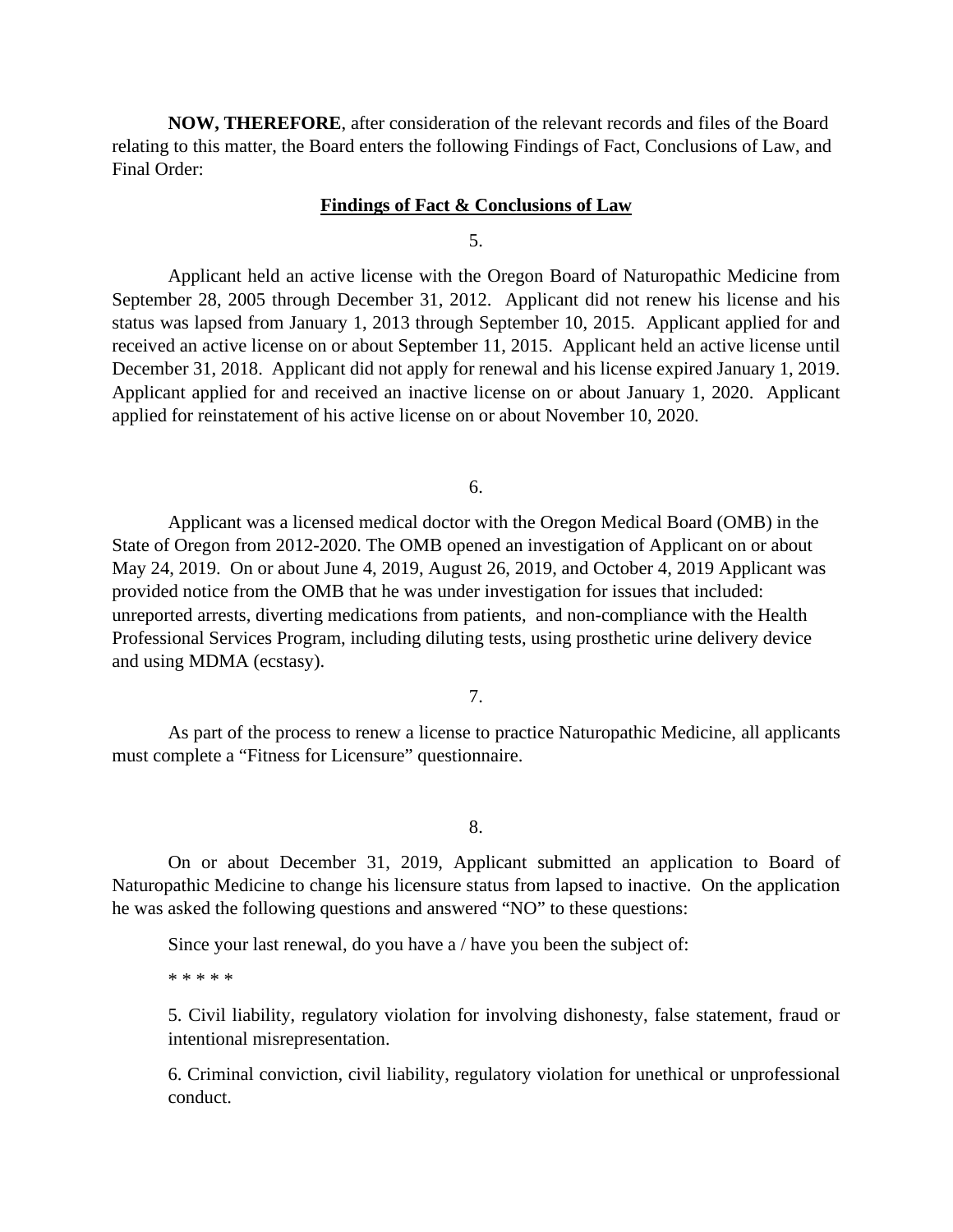\* \* \* \* \*

9. A pending criminal, civil or regulatory inquiry, proceeding, investigation in any of the categories listed in questions 1-8.

The last step of the application process in 2019, required Applicant to make the following affirmation prior to submission: "I affirm that I personally completed this application, that the statements and information contained in this application are true and correct in every respect, and that I have complied with all of the requirements of the law pertaining to the licensing of a naturopathic doctor."

Applicant was not truthful when he answered "NO" on or about December 31, 2019 to the question regarding a pending regulatory inquiry, proceeding, investigation. Applicant had been notified that he was subject of a pending regulatory investigation by the OMB regarding fraud and intentional misrepresentations (the diversion of drugs from patients, the dilute urine tests and use of prosthetic urine delivery device for his urine testing in the HPSP). Applicant had been notified that he was the subject of a pending regulatory investigation by the OMB regarding unethical and unprofessional conduct(the diversion of drugs from patients, the dilute urine tests and use of prosthetic urine delivery device for his urine testing in the HPSP, unreported arrests and use of MDMA). Applicant's false answer is in violation of ORS 685.110(1)(using deception in securing a license). As a result, the Board now denies his application for an active license.

9.

On or about November 10, 2020, Applicant submitted an application to Board of Naturopathic Medicine to change his licensure status from lapsed to inactive. On the application he was asked the following questions and answered "NO" to these questions:

Since your last renewal, do you have a / have you been the subject of:

\* \* \* \* \*

5. Civil liability, regulatory violation for involving dishonesty, false statement, fraud or intentional misrepresentation.

6. Criminal conviction, civil liability, regulatory violation for unethical or unprofessional conduct.

\* \* \* \* \*

9. A pending criminal, civil or regulatory inquiry, proceeding, investigation in any of the categories listed in questions 1-8.

The last step of the application process in 2019, required Applicant to make the following affirmation prior to submission: "I affirm that I personally completed this application, that the statements and information contained in this application are true and correct in every respect, and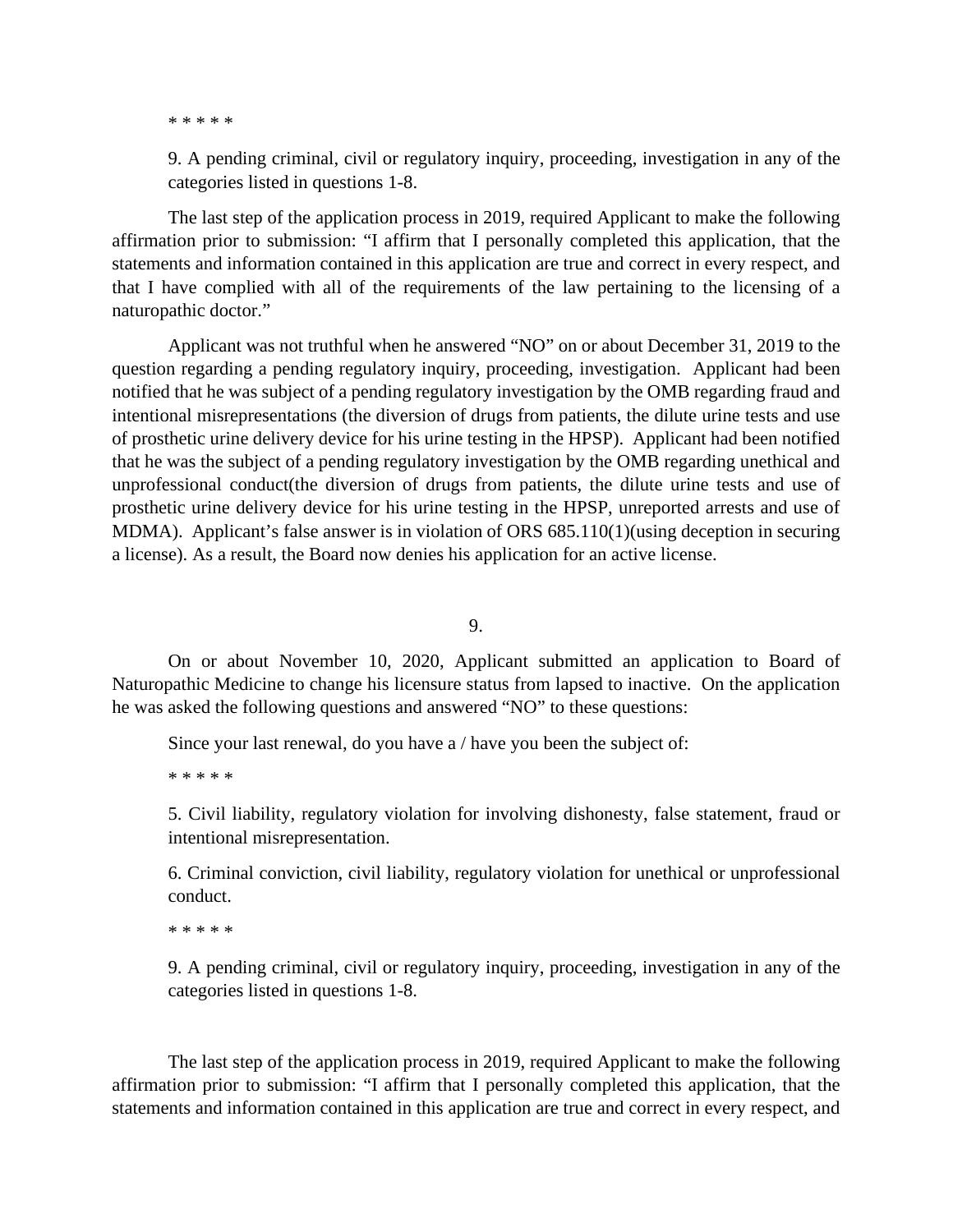that I have complied with all of the requirements of the law pertaining to the licensing of a naturopathic doctor."

Applicant, on or about November 19, 2020, emailed the Board to ask if he could change this answer to "YES" and provided a statement regarding the OMB investigation.

Applicant was not truthful when on or about November 10, 2020, he answered "NO" to the question regarding a pending regulatory inquiry, proceeding, investigation. Applicant had been notified that he was subject of a pending regulatory investigation by the OMB regarding fraud and intentional misrepresentations (the diversion of drugs from patients, the dilute urine tests and use of prosthetic urine delivery device for his urine testing in the HPSP). Applicant had been notified that he was the subject of a pending regulatory investigation by the OMB regarding unethical and unprofessional conduct(the diversion of drugs from patients, the dilute urine tests and use of prosthetic urine delivery device for his urine testing in the HPSP, unreported arrests and use of MDMA). Applicant's false answer is in violation of ORS 685.110(1)(using deception in securing a license). As a result, the Board now denies his application for an active license.

10.

Applicant entered into a Compliance Stipulated Order with the OMB on or about April 2, 2020, surrendering his license to practice medicine. The Stipulated Order contains the following findings regarding Applicant (referred to as Licensee in the OMB Compliance Stipulated Order):

In late February of 2018, Licensee diverted medications surrendered to him by patients, including tramadol and Phenergan with codeine.

Licensee admitted to using fentanyl for his personal use.

In March 22, 2018, Licensee self-enrolled in the Health Professional Services Program (HPSP), in which he agreed to abstain from alcohol use and submit to random toxicology.

On May 24, 2019, Licensee failed to call the interactive voice response numbers, as required.

On May 25, 2019, Licensee provided a dilute sample for toxicology testing.

On June 27, 2019, Licensee failed to follow instructions to provide a urine sample and instead tested for PEth blood test, which was negative.

On July 8, 2019, Licensee attempted to deceive staff when giving a urine sample by using a prosthetic device with an artificial external bladder containing "clean" urine.

Later that day, he presented for an observed urine test and was positive for MDMA (Ecstasy).

On July 9, 2019, Licensee provided a urine sample that was positive for MDMA.

Licensee also failed to disclose an arrest for trespassing on his 2013 application.